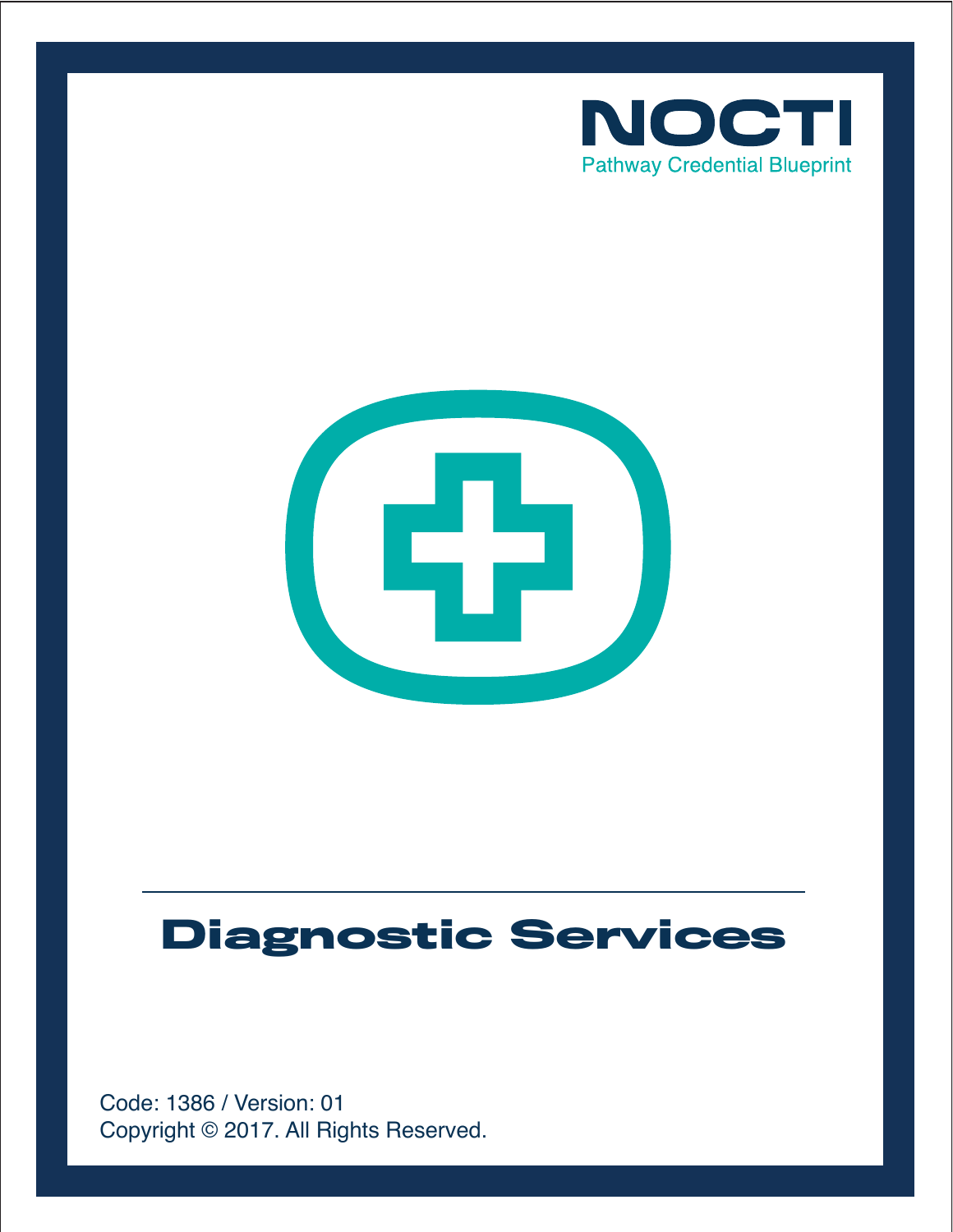## **General Assessment Information**

General Assessment Information Written Assessment Information **Blueprint Contents**

Sample Written Items Specific Competencies Covered in the Test

**Test Type:** The Diagnostics Services industry-based credential is included in NOCTI's Pathway assessment battery. Pathway assessments assess knowledge and skills at a broader level than the Job Ready assessments and focus on the Pathways established as part of the national career cluster model. Pathway assessments are delivered entirely online which allows NOCTI to include engaging interactive items.

**Revision Team:** The assessment content is based on input from secondary, post-secondary, and business/industry representatives from the states of California, Indiana, Massachusetts, Michigan, New York, and Pennsylvania.



51.0999-Allied Health Diagnostic, Intervention, and Treatment Professions, Other.



Career Cluster 8-Health Services

NATIONAL COLLEGE CREDIT RECOMMENDATION SERVICE University of the State of New York - Regents Research Fund

In the lower division baccalaureate/associate degree category, 3 semester hours in Health Care Services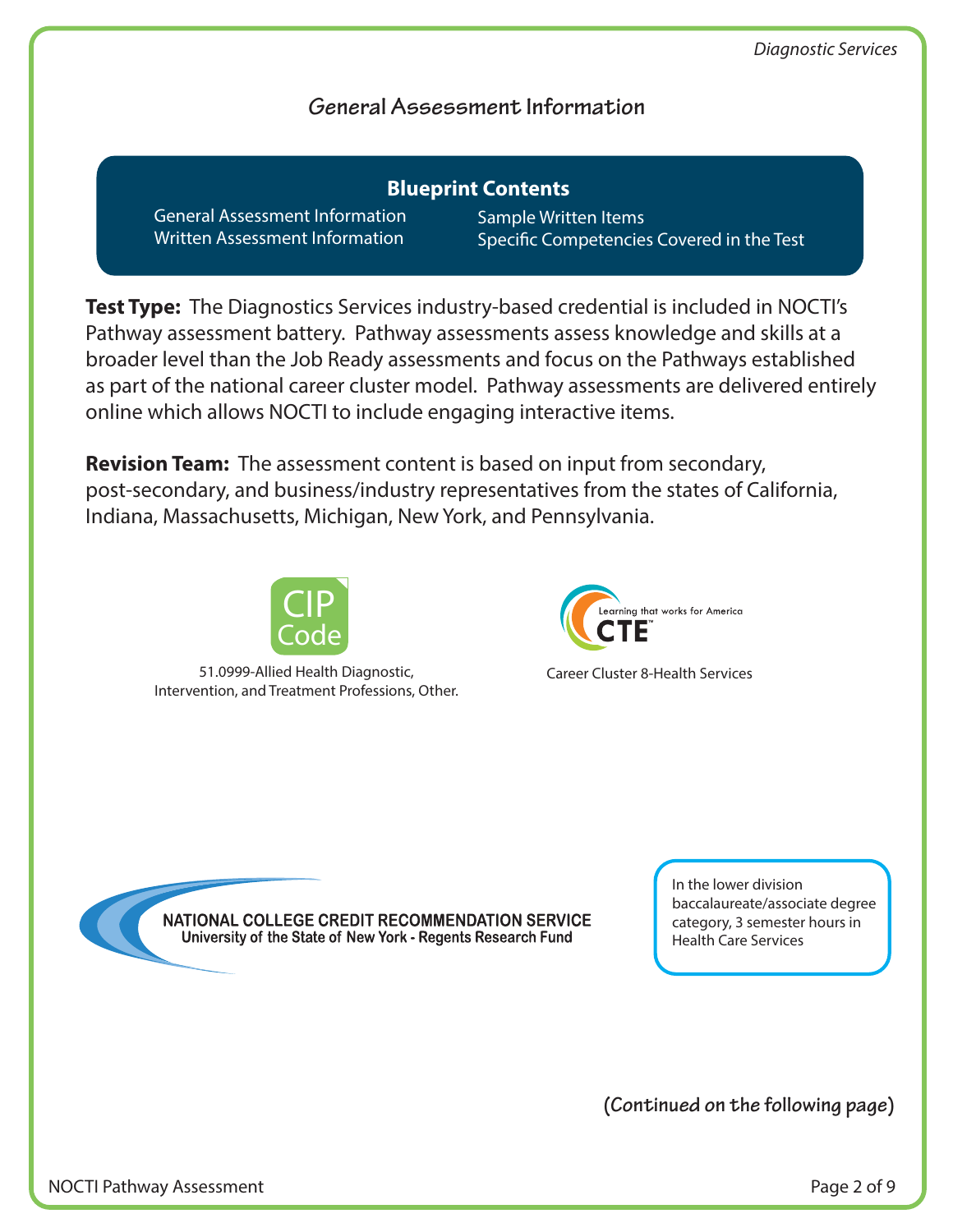#### **General Assessment Information (continued)**



The Association for Career and Technical Education (ACTE), the leading professional organization for career and technical educators, commends all students who participate in career and technical education programs and choose to validate their educational attainment through rigorous technical assessments. In taking this assessment you demonstrate to your school, your parents and guardians, your future employers and yourself that you understand the concepts and knowledge needed to succeed in the workplace. Good Luck!

National Healthcareer Association<sup>®</sup>

National Healthcareer Association (NHA) has awarded more than 500,000 certifications to healthcare professions pursuing their career goals since 1989. NHA believes students are the future of healthcare and created study materials and certification exams to provide tools to help them along their journey. NHA strongly encourages and supports students that work to enhance their educational achievements by completing NOCTI assessments.



The American Medical Certification Association (AMCA) offers 14 certification exams for the allied healthcare field. AMCA supports NOCTI's Health Science assessments which are aligned to industry standards. This assessment is an excellent training instrument, in both content and test-mode preparation. Students passing both the NOCTI assessment and AMCA's national certification exam are demonstrating superior knowledge in their field and are outstanding candidates for entry-level positions in the allied healthcare field.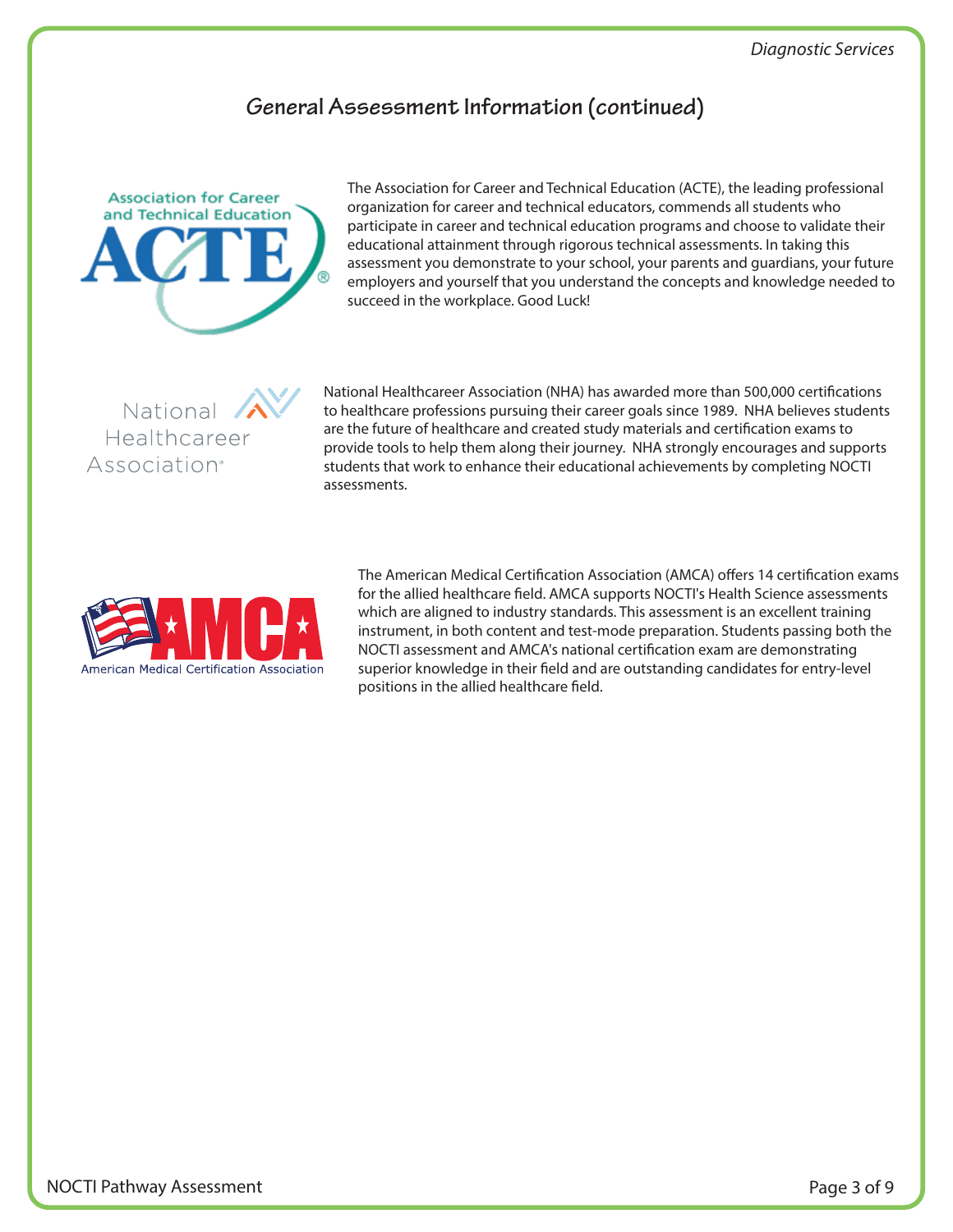# Written Assessment

NOCTI written assessments consist of questions to measure an individual's factual theoretical knowledge.

**Administration Time:** 2 hours **Number of Questions:** 103 **Number of Sessions:** This assessment may be administered in one, two, or three sessions.

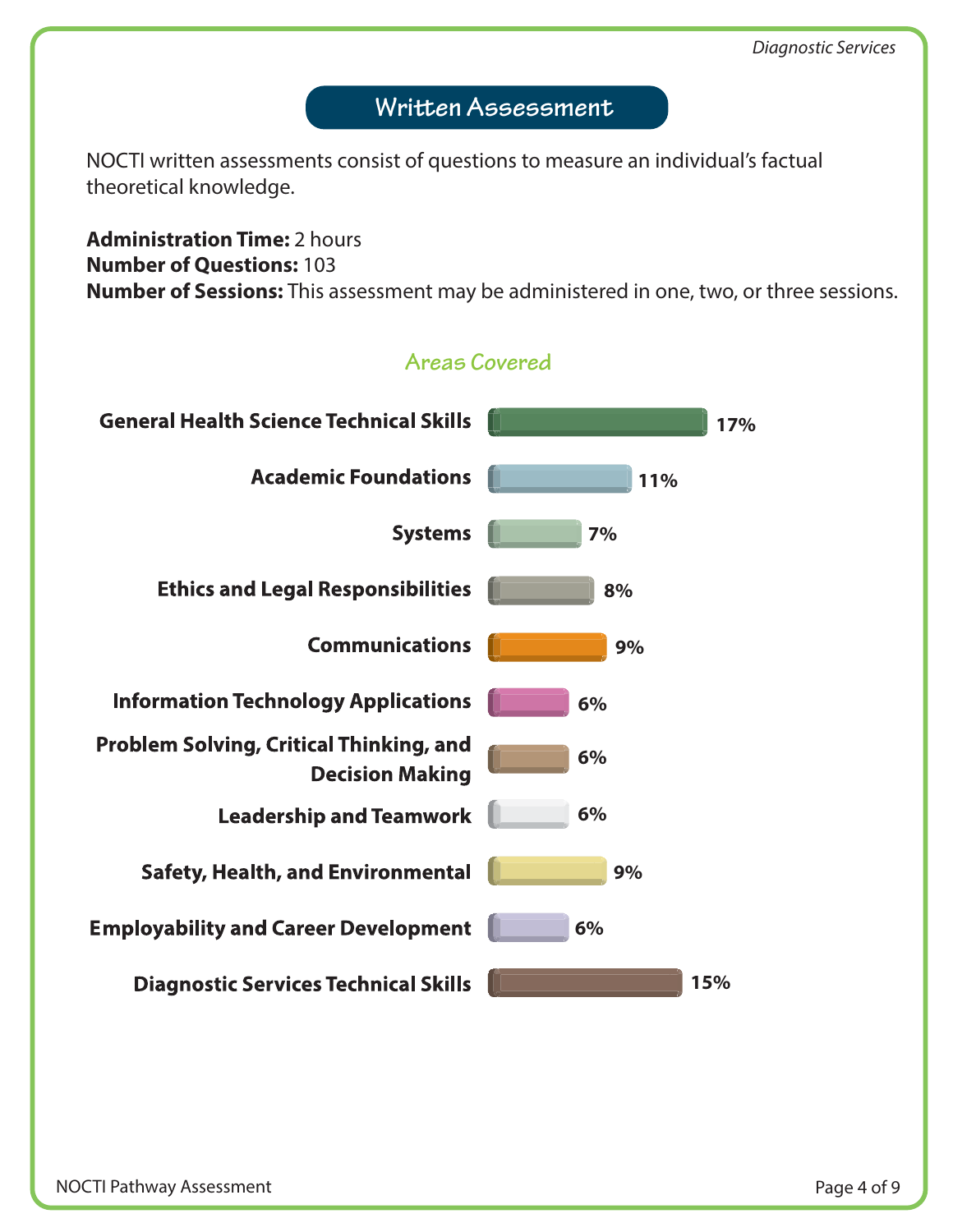**Specific Standards and Competencies Included in this Assessment** 

## **General Health Science Technical Skills**

- Apply professional standards when interacting with patients and families
- Identify and interpret medical terminology
- Maintain appropriate infection control procedures
- Apply knowledge of anatomy and physiology

#### **Academic Foundations**

- Apply reading skills in a health science career environment
- Apply writing skills in a health science career environment
- Apply mathematical skills in a health science career environment
- Apply science skills in a health science career environment

#### **Systems**

- Describe the relationships, roles, and responsibilities among healthcare professionals
- Analyze the impact on healthcare systems based on changes in technology, epidemiology, managed care, etc.

#### **Ethics and Legal Responsibilities**

- Apply appropriate laws, regulations, and industry standards to healthcare situations
- Identify ethical issues and demonstrate ethical behavior in healthcare situations

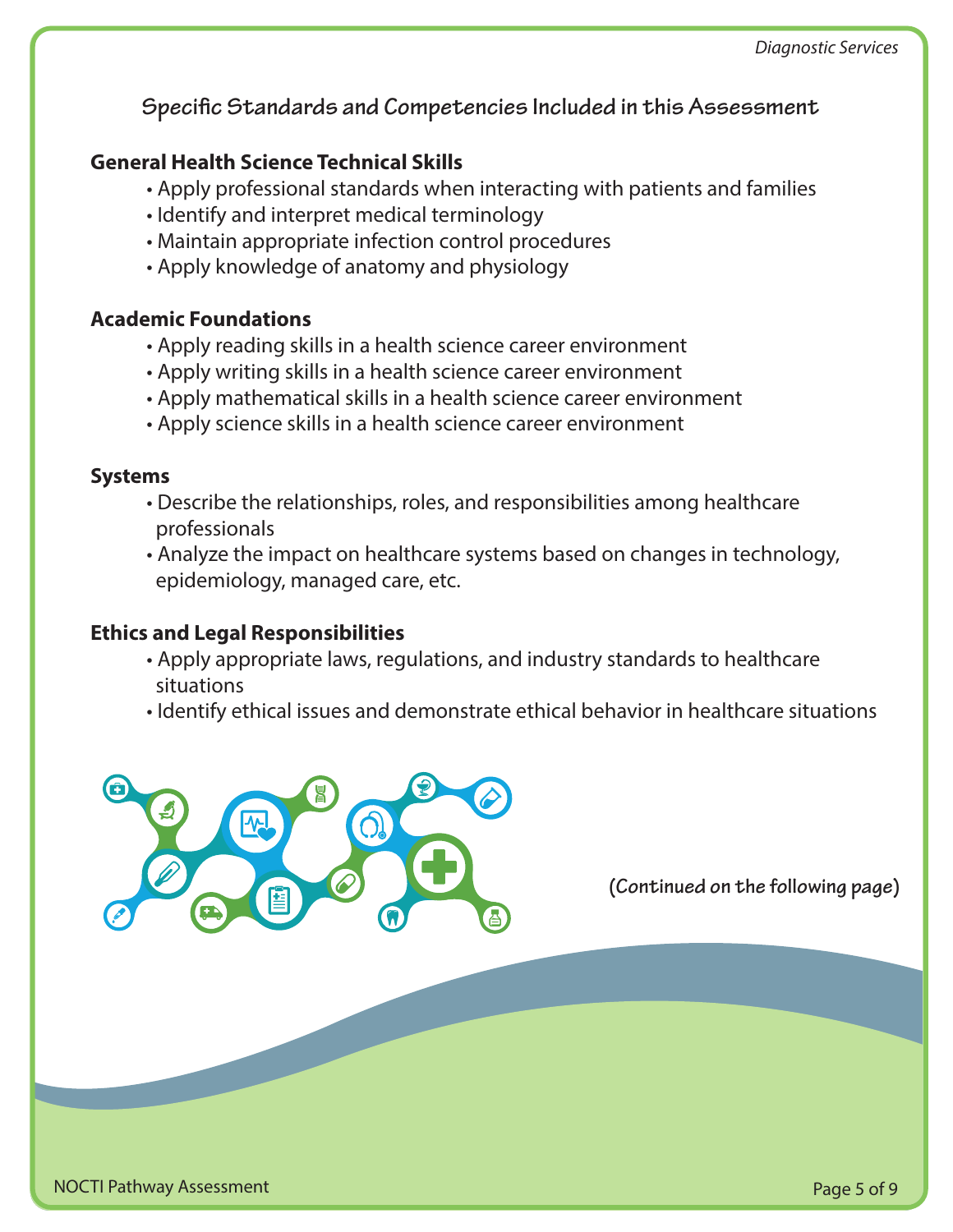## **Specific Standards and Competencies (continued)**

#### **Communications**

- Communicate with patients using appropriate language and level, including using appropriate techniques for communicating with special needs patients (e.g., hard of hearing)
- Apply listening skills and interpret verbal and nonverbal behaviors to enhance communication with coworkers and patients
- Interpret and use tables, charts, and figures to support written and oral communication

#### **Information Technology Applications**

- Use word processing, presentation software, and email applications to prepare communication
- Use spreadsheet and database applications to manage and communicate data and information

#### **Problem Solving, Critical Thinking, and Decision Making**

- Use problem solving and critical thinking skills to locate credible sources of information about problems and determine appropriate methods for investigating causes
- Use problem solving and critical thinking skills to determine root causes of problems and to suggest and evaluate solutions

## **Leadership and Teamwork**

- Apply leadership qualities to improve the quality of work and the work environment
- Work effectively in a team environment to improve the quality of work and the work environment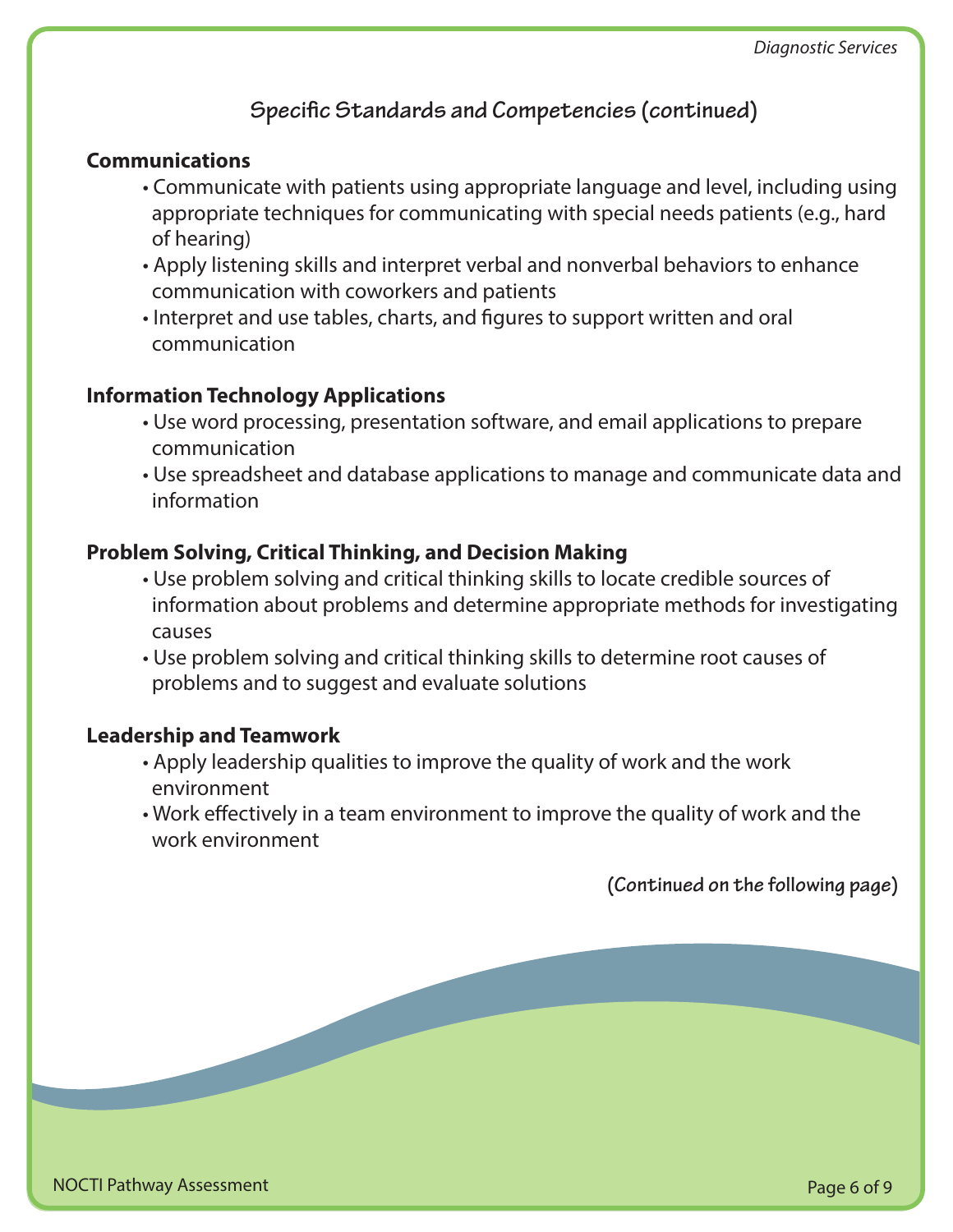**Specific Standards and Competencies (continued)** 

## **Safety, Health, and Environmental**

- Identify and practice appropriate safety and health procedures for health occupations
- Demonstrate appropriate emergency and first aid knowledge and procedures for health occupations
- Identify and practice appropriate environmental procedures for health occupations

#### **Employability and Career Development**

- Demonstrate appropriate workplace behavior related to a health occupations career
- Develop career readiness skills to advance in health occupations

#### **Diagnostic Services Technical Skills**

- Identify common diagnostic tests and equipment and their purpose
- Follow appropriate procedures when conducting basic diagnostic tests
- Observe, monitor, and report patient status during diagnostic tests and respond appropriately
- Demonstrate proper procedures for positioning, transporting, and transferring patients

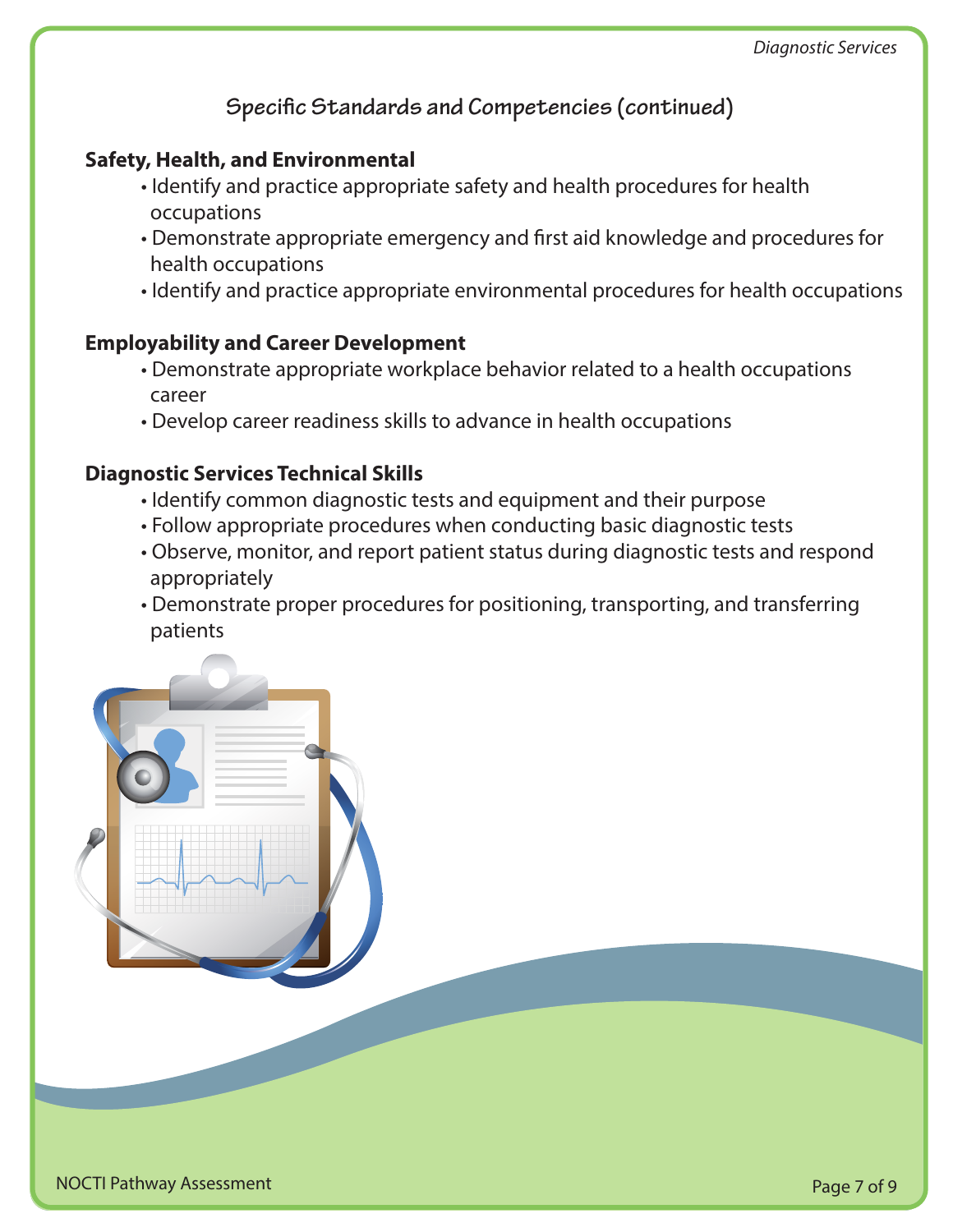## **Sample Questions**

#### **A patient diagnosed with arthritis may be referred to a**

- A. gastrologist
- B. cardiologist
- C. dermatologist
- D. rheumatologist

## **The organelle of the cell that provides for energy production in the process of cellular respiration is the**

- A. nucleolus
- B. Golgi apparatus
- C. mitochondria
- D. lysosome

## **Urgent Care Centers are designed to**

- A. replace hospitals
- B. replace doctor's office visits
- C. decrease emergency room visits
- D. decrease home care visits

## **Which of the following symptoms is subjective?**

- A. vomiting
- B. nausea
- C. skin breakdown
- D. rapid pulse

## Which type of medical record is considered most efficient to maintain and **retrieve patient information?**

- A. electronic chart
- B. paper charts
- C. kardex
- D. care plan